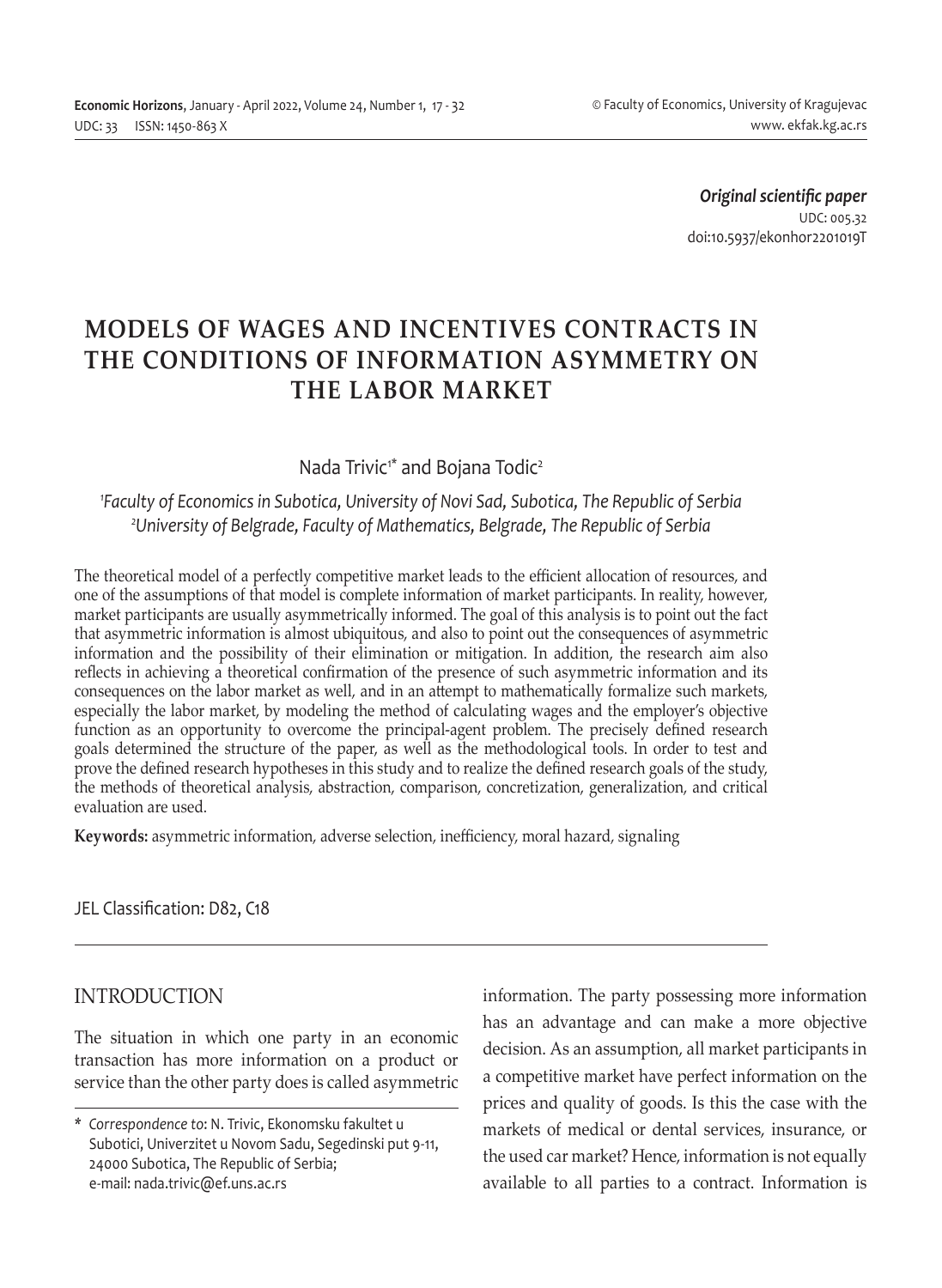asymmetric. What is the impact of such asymmetric information on how a market works?

The subject matter of the analysis carried out in this paper is the markets with asymmetric information. The results presented in this paper are result from many years of the author's engagement in researching this topic. Taking into account the generally known theoretical views of markets with asymmetric information, one of the goals set in this paper is the analysis of asymmetric information on the labor market, bearing in mind the specifics of this market. The primary goal of this part of the analysis is the theoretical confirmation of the presence of the consequences of asymmetric information on the labor market as well. The first research hypothesis arises from this goal:

H1: All negative consequences of asymmetric information are present on the labor market and on other markets, too, with certain specifics.

In addition to the theoretical analysis of the markets with asymmetric information, specifically the labor market with asymmetric information, another goal of this analysis is to try to mathematically formalize such markets. The ultimate goal is to formalize the labor market by modeling the method of calculating workers' wages and the employer's objective function as an opportunity to overcome the principal-agent problem. The second research hypothesis derives from the goal and is defined in the following manner:

H2: Different and precisely defined functional relations in the calculation of workers' wages can reduce the negative effects of the principalagent problem on the labor market.

The set goals and hypotheses determine the methodological tools used in this research study, as well as the structure of this paper. The precise mathematical formulation of the functional interdependencies presupposes the precise theoretical findings of the problem of asymmetric information and market inefficiency as logical consequences. The understanding and analysis of the labor market with asymmetric information is therefore necessarily preceded by an analysis of the problems, causes,

and consequences of asymmetric information on the market in general.

It is essential to identify market defects, so that they could be either removed or continuously reduced. In this sense, the theory of asymmetric information can be perceived as the most significant new means of economic analysis.

# ASYMMETRIC INFORMATION OF MARKET PARTICIPANTS

The foundations of asymmetric information theory were laid by the American economist G. A. Akerlof (1970), whereas M. Spence (1971) and J. Stiglitz (1975) gave an immense contribution to its foundation and further elaboration.

In the conditions of information asymmetry, the less informed side may face unfavorable consequences of its position, and certain models of such markets may serve a less informed side to diminish those consequences. At the same time, a more equal distribution of information may be useful even for the better-informed participant. Namely, equalizing the levels of information is sometimes in the interest of a better-informed participant, because only by conveying the information to a potential partner is it possible to establish economic relations that would otherwise be left out in the case of them not being informed. However, a better-informed party may direct its activities towards using the advantages of its position and achieving as great economic effects as possible. The problems of insufficient information of customers are becoming more apparent nowadays, with the emergence of technically complex products and services that require high qualification.

The examples of asymmetric information are numerous and typical of nearly all areas of life.

The production and turnover of products - A producer may introduce changes that reduce production costs, but also lower the quality of a product without lowering the sale price. Such changes cannot easily and timely be noticed by customers. This suits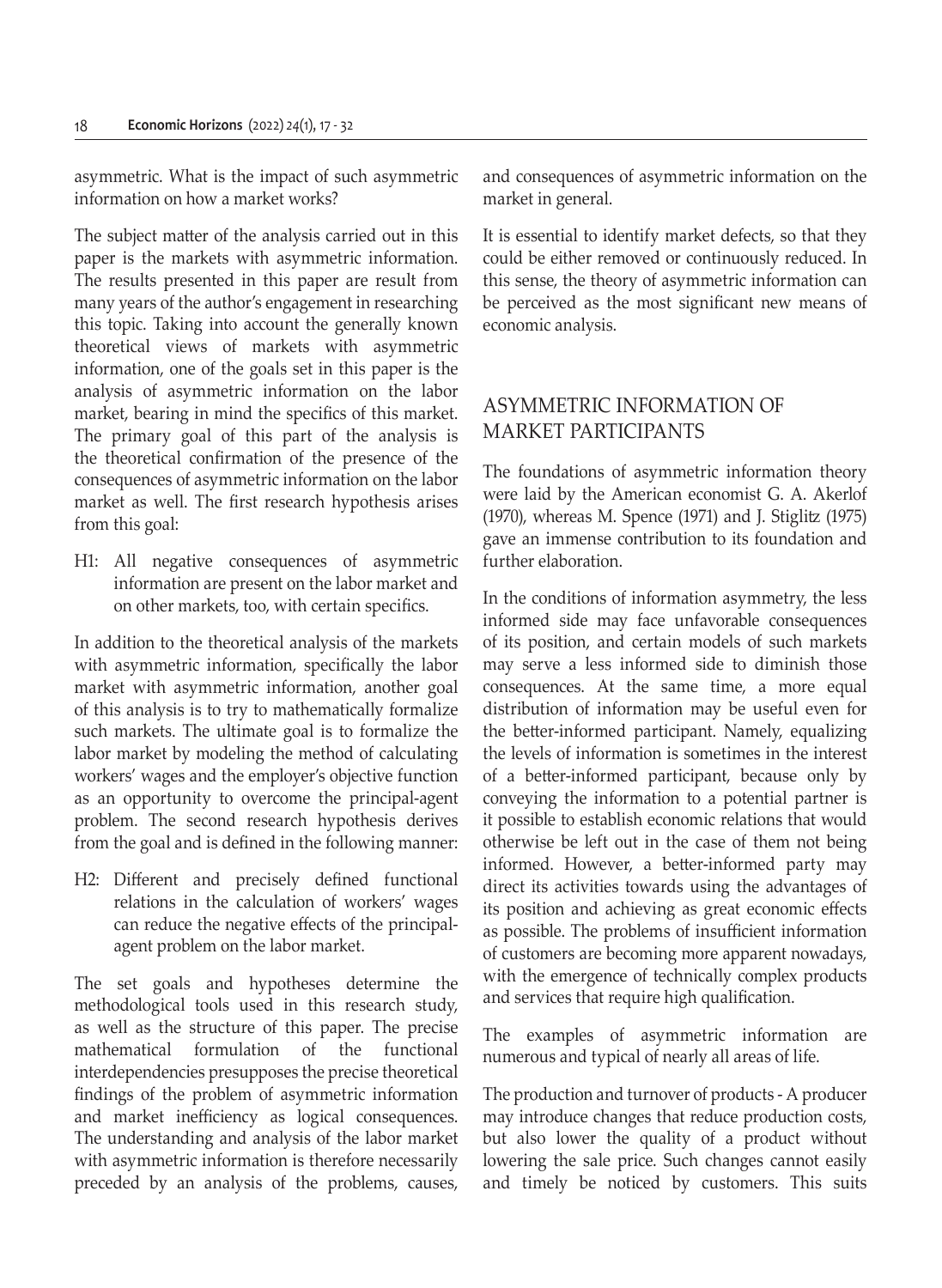neither the producers of a high-quality product nor customers. Many producers are faced with this problem - some consciously take hidden actions in order to gain benefits, while others make special efforts (and incur costs) to convince their customers that no hidden action is their business policy.

Moral hazard and insurance - Insurance is an institutional response to the circumstances in which there is a risk (Rothschild & Stiglitz, 1976). A person buys insurance from an insurance company and thus protects the value of his/her property from fire. When the insurance indemnity that the insured person expects is greater than the value of the insured property, his/her interest in prevention and risk mitigation may be lost. The owner of the insured property primarily reduces his/her caution to avoid the insured event. Such behavior already contributes to an increase in risk. Finally, he/she may become motivated to cause a "harmful" event him-/herself and claim a compensation afterwards. From the social aspect, insurance becomes harmful, because instead of contributing to a better protection of property, it may result in more property destruction.

The production and turnover of medicines - In the process from the production of medicines to their consumption, several actors are involved, each having an important role: the producer of the medicine, the physician (they who prescribe the medicine), the pharmacist (they who issue the medicine), the patient (they who use the medicine), and the insurance fund (the party paying for the medicine). Therefore, there are numerous possibilities for the appearance of the phenomena related to asymmetric information. The possibilities for a moral hazard to occur on the medicine market are multiple (Adeyele, Ogungbenle & Isimoya, 2019). In this chain, the patient is in a special position. The initiative of the other participants implies production or turnover, but the patient is the consumer of medicines. The others bear a material and moral liability. Apart from financial consequences, however, the patient exposes his/her own life and health to risk. However, the patient's behavior may even take the form of moral hazard. If a third party (the insurance fund) pays for the medicines, the patient may needlessly increase demand and cause damage. This sensitive market is faced with various forms of moral hazard, among which the occurrence of counterfeit medicines is the severest one. There are numerous examples of the occurrence of counterfeit medicines on the market. Placing counterfeit medicines on the market is sometimes a lucrative business with little chance of being detected and punished.

Health care and the principal-agent problem - The physician's behavior may take a form of moral hazard (Adeyele *et al*, 2019). The information asymmetry between the patient (the principal) and the physician (the agent) is huge, which implies that understanding this concrete problem is essential for understanding economic problems present in the healthcare system. The patient is forced to leave to the physician (the agent) to make a decision on diagnostic tests, the therapy, hospitalization, control examinations, etc. that are going to be applied. The only option the patient has is to believe the physician. The physician may (if motivated) induce demand for his/her services. When the treatment is paid by a third party (a fund), and when the physician is paid on the basis of the number of the services provided, he/she is motivated to invite the patient (the insufficiently informed party) to an increased number of examinations, keep them longer in the hospital, offer them diagnostic methods and treatments that are not necessary, and so on. Thus, the physician increases his/her income, causes no dissatisfaction with the patient, but contributes to incurring increased costs of healthcare protection. Monitoring medicine prescription is complicated and expensive, so hidden actions taken by physicians are possible to evidence. Therefore, a series of difficulties appear when trying to distribute healthcare services to users via the market mechanism. Finally, it may be concluded that asymmetric information generates immense problems in financing healthcare protection, and no satisfactory healthcare funding model has been made yet.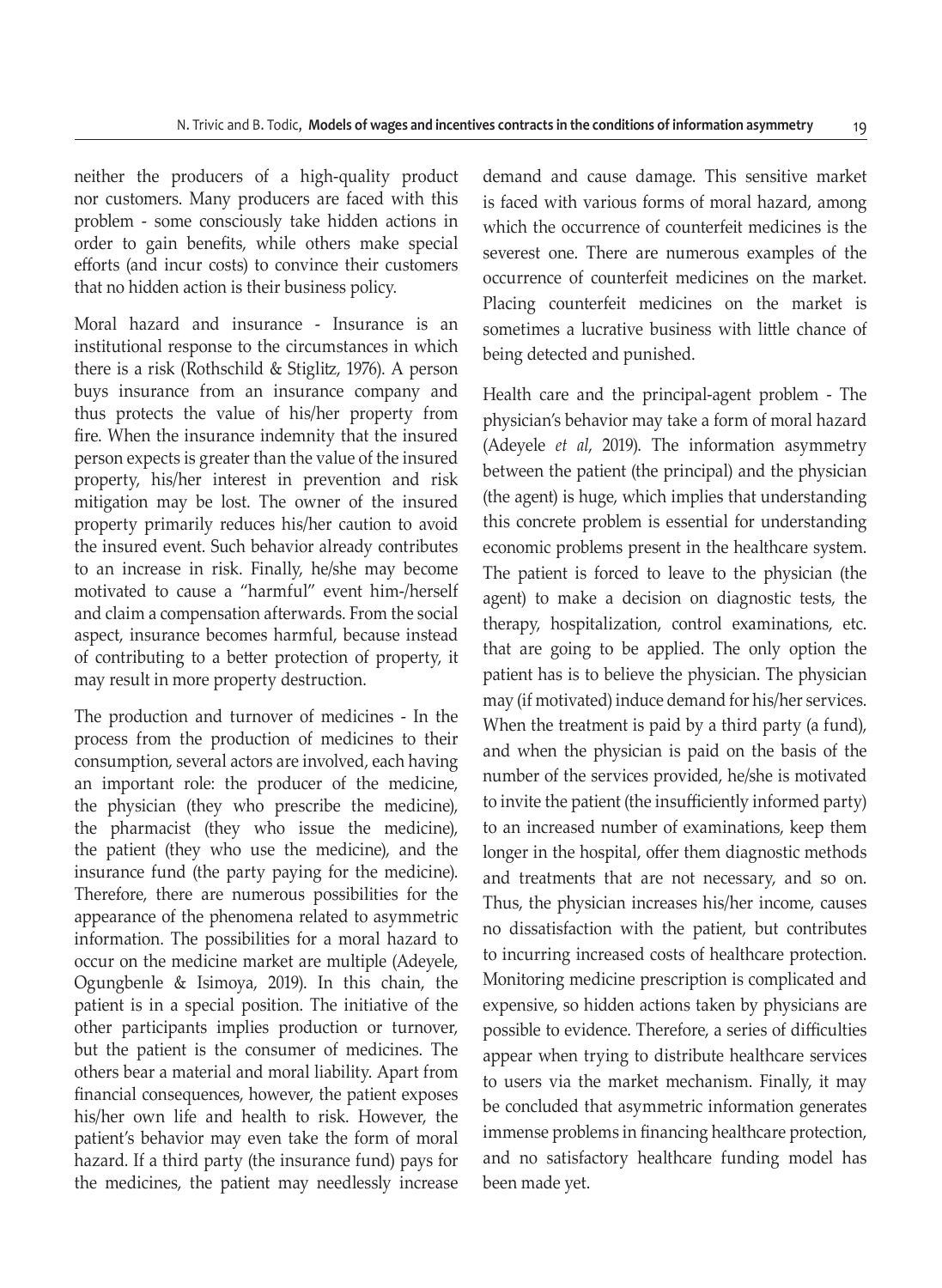# THE KEY CONSEQUENCES OF THE ASYMMETRIC INFORMATION OF PARTICIPANTS

The main consequences of asymmetrically distributed information are (Auster & Gottardi, 2019):

- adverse selection,
- moral hazard, and
- principal-agent problem.

# **Negative selection**

Negative selection occurs when products of a different quality are sold at the same price because buyers or sellers do not have sufficient information on the real value of the product at the moment of its purchase. As a result, too many low-quality products and too few high-quality products are sold. The used car market served G. A. Akerlof (1970) as an example to explain the phenomena which became prominent in information asymmetry. For the purpose of this analysis, this particular example will be presented in short and in a simplified manner, with the same basic conclusions.

In the literature on microeconomics, an example of the used car market is often given, where the cars of low quality are called the "lemon" (the slang word for "low" quality). It is assumed that there are four types of cars: new ones and used ones, as well as the cars of a high quality and the cars of a low quality. New cars may be of a high quality and of a low quality, the same working for used cars as well. When a consumer purchases a new car, he/she does not know whether it is going to be of a high or of a low quality. That is, the probability that he/she will buy a car of a high quality is P, and the probability of his/her buying a low-quality car is (1-p), with the assumption that q is the share of high-quality cars, and (1-q) the share of low-quality cars.

The situation is somewhat different on the used car market. Used cars are assumed to be equal regarding everything except for the quality (the same brand, model, year of production, etc.). If both buyers and sellers can distinguish these two types of cars, there are two markets (Figure 1). In part (a), the curve Sv is the supply curve, and Dv is the demand curve for the cars of a high quality. On Figure (b), Sn is the supply curve, and Dn is the demand curve for the lowquality cars. For any price, the curve Sv is on the left from Sn, since high quality cars are sold rarely, and their owners want to achieve a higher price. Also, the curve Dv is higher than the curve Dn, since customers are ready to pay more for cars of a better quality. If both buyers and sellers have exchanged information fairly, the market price of the high-quality cars will be 10,000 currency units, and that of the low-quality cars will amount to 5,000 currency units, 50,000 cars of each type being sold. Free trade will bring an increase in welfare to each participant and the exchange will be efficient.

Due to the asymmetric information between buyers and sellers, buyers will consider that a car is of a medium quality when buying, and the demand curve for medium-quality cars is DM. The curve DM is below the curve Dv, but above the curve DN, and the cars are sold at the same price which is lower than 10,000 and higher than 5,000 currency units. In this case, the sellers of low-quality cars receive more than the actual value of the car, and the sellers of highquality cars receive less than the actual value of the car. Since they cannot sell at a higher price, some sellers of high-quality cars will withdraw their cars from the market. Therefore, fewer high-quality cars (25,000) and more low-quality cars (75,000) will be sold.

Buyers will realize that the largest number of the sold cars are of a low quality, and their demand shifts and is represented by the curve DNM, meaning that the quality of the cars is perceived as low and medium. Buyers further perceive cars as mostly low-quality, and the demand curve shifts further to the left until only low-quality cars start selling. Then the market price is too low for the sale of high-quality cars. Any car they buy will be of a low quality and the only relevant demand curve is the curve DN. In the literature, this phenomenon is called adverse or reverse selection, because a low-quality product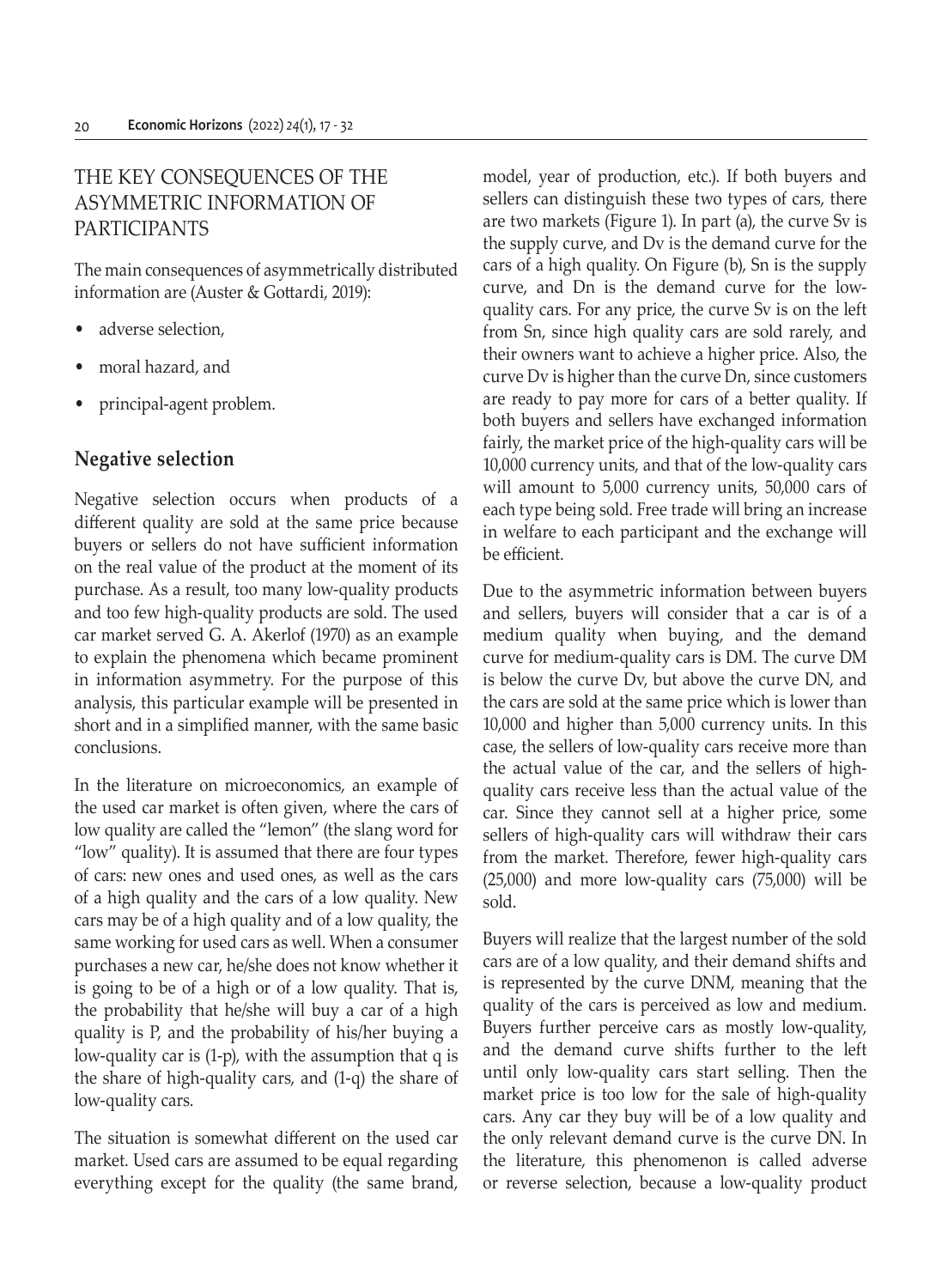

**Figure 1** The used car market

*Source*: Trivić, 2009b, 113

remains on the market and drives a high-quality product out. Buyers cannot easily determine the quality of a product until they buy it. Therefore, prices are reduced, a high-quality product is driven out, and a low-quality product captures the market. Thus, a lack of the buyer's information leads to some mutually beneficial exchanges not occurring. This is due to the problem of adverse selection or market failure (inefficiency).

Adverse selection also occurs when products of different quality are sold at the same price, because buyers or sellers are not adequately informed to determine the actual value of the product at the moment of the purchase. As a result, too many lowquality products and too few high-quality products are sold on the market.

### **Moral hazard**

Moral hazard can be defined as a hidden action of one party in a business or contract, because of which the other party, being unable to perceive or monitor these actions, suffers economic damage. However, there is usually nothing hazardous in the undertaken by the better-informed party. This is de facto rational economic behavior in the circumstances where the other party lacks an important piece of information.

Moral hazard becomes apparent when the hidden action of one party is present in an economic relation. That is, one party undertakes an action that does not favor the other party, cannot be easily noticed or controlled by the other party, due to which action the other party suffers unfavorable economic consequences. Moral hazard may occur in particular forms in various types of economic relations (insurance, the capital market, the product market, etc.). The easiest way to explain moral hazard is by taking insurance as an example (Dembe & Boden, 2000), a property owner insured against fire does not remove flammable items, which he would do in case the property was not insured. This increases the probability of the occurrence of a harmful event, thus increasing the costs which the insurance company has to cover on the basis of the insurance contract. Moral hazard also occurs when the property owner him-/herself contributes to its destruction (a part of social wealth is lost).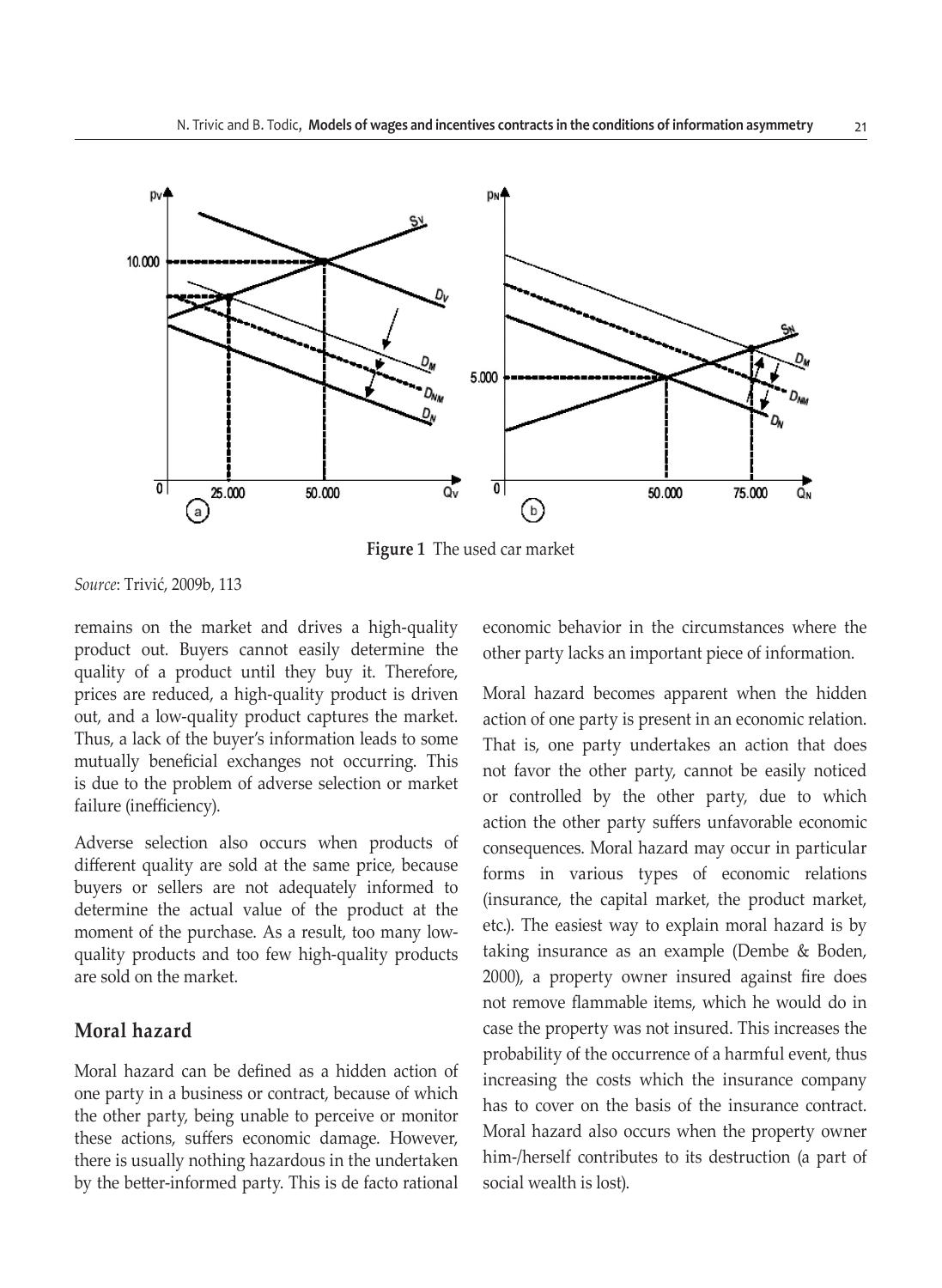#### **The principal-agent problem**

The principal refers to the person who places a request to the other party, i.e. the agent on the basis of the ownership or a certain given right. The agent has to perform certain tasks beneficial to the principal. A perfect agent decides how the principal would decide if he had the information the agent has. However, working for the principal, the agent may be guided by his/her own interest. Their activities are difficult to monitor and control. The principal-agent problem is a consequence of the asymmetric information which occurs when the agent (due to being better informed), performs the work beyond the agreement in the way that serves his/her own interest, but in a manner which does not coincide with the principal's interest.

The examples and situations where this kind of a relationship appears between two parties are numerous: a paid manager and the company owner, a patient and a doctor, a health insurance fund and a doctor, a public company director and the government, a student and a professor and so forth. Another example of the principal-agent problem is public enterprises. The managers of public enterprises may be interested in obtaining personal power and benefits outside the efficient limits. Since it is expensive to monitor the work of a manager in a public enterprise, there is no guarantee they will achieve efficient business results.

### **Possibilities of Modeling a Market with Asymmetric Information**

The mathematical analysis of the used car market models: This example can mathematically be analyzed based upon utility theory (Pouyet, Salanie & Salanie, 2008). Suppose demand for used cars is mainly determined by the two variables: the price of a car p and the average quality of the used cars traded  $\mu$ , or  $QD = D(p, \mu)$ . Both the supply of the used cars and the average quality *μ* depend on the price or  $\mu = \mu(p)$  and  $S = S(p)$ . In equilibrium, supply must equal demand for the given average quality, or  $S(p) = D(p, \mu (p))$ . With a fall in prices, quality usually decreases, and it is quite possible that products will not be exchanged at every price level.

Suppose there are two groups of buyers: the utility function of the group 1 is as follows:

$$
U_1 = M + \sum_{i=1}^{n} x_i
$$
 (1)

where *M* is the consumption of other goods (apart from vehicles),  $x_i$  is the quality of the *i*-th car, *n* is the number of cars. In a similar fashion, the same applies to the second group:

$$
U_2 = M + \sum_{i=1}^{n} 3 / 2x_i
$$
 (2)

Regarding these utility functions, the model starts from the three key assumptions:

- if a utility is not linear (e.g. a logarithmic utility), the algebra is needlessly complicated;
- assuming a linear utility enables focusing on the effects of asymmetric information;
- $U_1$  and  $U_2$  have the property implying that, by adding both the second and the k-th car, the gain in the utility is the same as that with the first car.

This again sacrifices realism to avoid deviating from the primary focus of the analysis. It is further assumed that:

- both type-1 and type-2 buyers maximize the Neumann-Morgenstern expected utility;
- type-1 has N cars with an evenly distributed quality  $x$ ,  $0 \le x \le 2$ , and type-2 has no cars at all;
- the uniform pricing of "other goods" *M*.

The income (including the revenue from car sales) for all type-1 buyers is marked as  $Y_{\mu}$  and the income of all type-2 buyers is marked as  $Y_2$ . Demand for used cars will be the sum of the demands of both groups.

Demand for the cars of the type-1 buyers will be as follows:

$$
D_1 = Y_1/p \qquad \qquad \mu/p > 1 \tag{3}
$$

$$
D_1 = 0 \qquad \qquad \mu/p < 1 \tag{4}
$$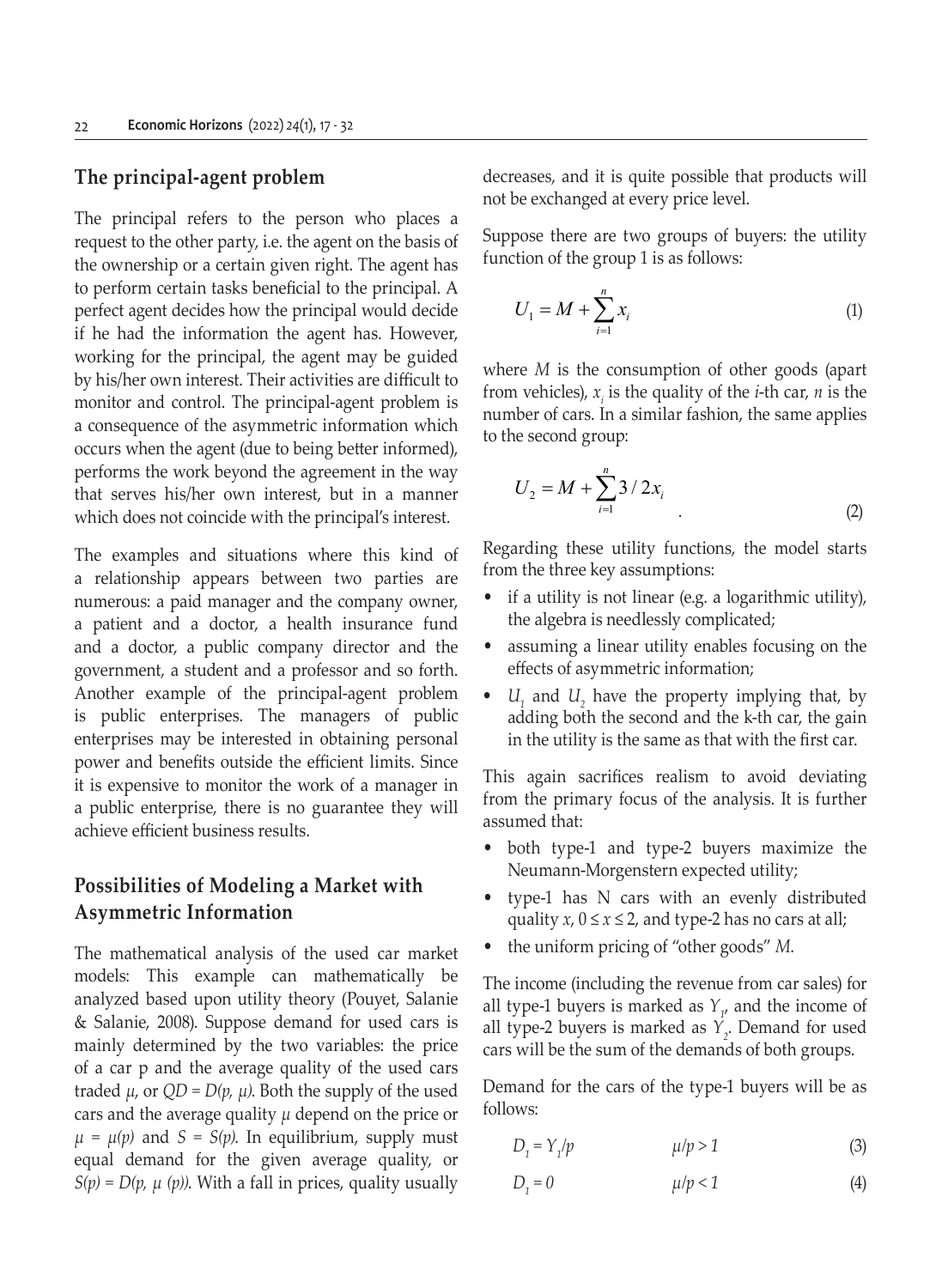The supply of the type-1 cars is as follows:

$$
S_2 = pN/2 \qquad \qquad p \le 2 \tag{5}
$$

for an average quality.

$$
\mu = p/2 \tag{6}
$$

(for the deduction of the relations (5) and (6), an even distribution of cars regarding the quality is assumed).

Similarly, the demand of the type-2 buyers is as follows:

$$
D_2 = Y_2/p \qquad 3\mu/2 > p \tag{7}
$$

$$
D_2 = 0 \t 3\mu/2 < p \text{ and } S2 = 0 \t (8)
$$

Then, total demand is *D(p, μ)*:

$$
D(p, \mu) = (Y_1 + Y_2)/p \qquad \text{if} \quad p < \mu \tag{9}
$$

$$
D(p, \mu) = Y_2/p \qquad \qquad \text{if} \quad \mu < p < 3\mu/2 \tag{10}
$$

$$
D(p, \mu) = 0 \qquad \qquad \text{if} \quad p > 3\mu/2 \tag{11}
$$

For the price *p*, however, the average quality is *p/2*. Therefore, the determined price is the condition for a sale to even occur: despite the condition of for any price between 0 and 3 there are the type-1 sellers who are ready to sell their cars for the price which type-2 buyers are ready to pay.

The foregoing is the opposite of a symmetric information situation. Let us assume that the quality of all cars is evenly distributed  $0 \le x \le 2$ . Then the demand curve and the supply curve can be defined in the following manner:

#### Supply

$$
S(p) = N \qquad \qquad p > 1 \tag{12}
$$

$$
S(p) = 0 \qquad \qquad p < 1 \tag{13}
$$

and the demand curves are:

$$
D(p) = (Y_1 + Y_2)/p \qquad p < 1 \tag{14}
$$

$$
D(p) = Y_2/p \qquad \qquad 1 < p < 3/2 \tag{15}
$$

$$
D(p) = 0 \qquad \qquad p > 3/2 \tag{16}
$$

In equilibrium:

$$
P = 1 \qquad \qquad \text{if } Y_{2} < N \tag{17}
$$

$$
P = Y_2/N \t\t \text{if } 2 \ Y_2/3 < N < Y_2 \t\t (18)
$$

$$
P = 3/2 \t\t \text{if } N < 2 \ Y_2/3 \t\t (19)
$$

If  $Y_2 \le N$ , the additional utility gain exceeds the gain of *N/2* in the conditions of information asymmetry. If  $N > Y_{2}$  then the income of type-2 customers is insufficient for the purchase of all N cars, there is a gain in the utility of  $Y_2/2$ . Finally, it should be noted that type-1 and type-2 buyers have the same probability estimations on the quality of certain cars. Although these estimations may vary from car to car - the relations (17), (18), and (19) will still be describing the market equilibrium with one small change: *p* will then represent the expected price of one unit of quality.

# POSSIBILITIES TO MITIGATE OR OVERCOME THE CONSEQUENCES OF ASYMMETRIC INFORMATION

Adverse selection is the cause of market inefficiency. The negative consequences caused by the use of defective products as a result of the inability of a consumer to assess their quality, the need to be prevented at least when food, drinks, medicine, living conditions, and other products of vital importance for people are concerned. The mitigation of such negative consequences (Citanna & Villanacci, 2000) is not simple although there is a number of different measures adopted to achieve it, such as:

- the measures relying on the market mechanism, and
- the measures involving state intervention.

The market mechanism and the activities carried out by market participants in the conditions of information asymmetry

When sellers intend to hide the information essential for a transaction, they want a less informed partner. They intend to hide the unfavorable characteristics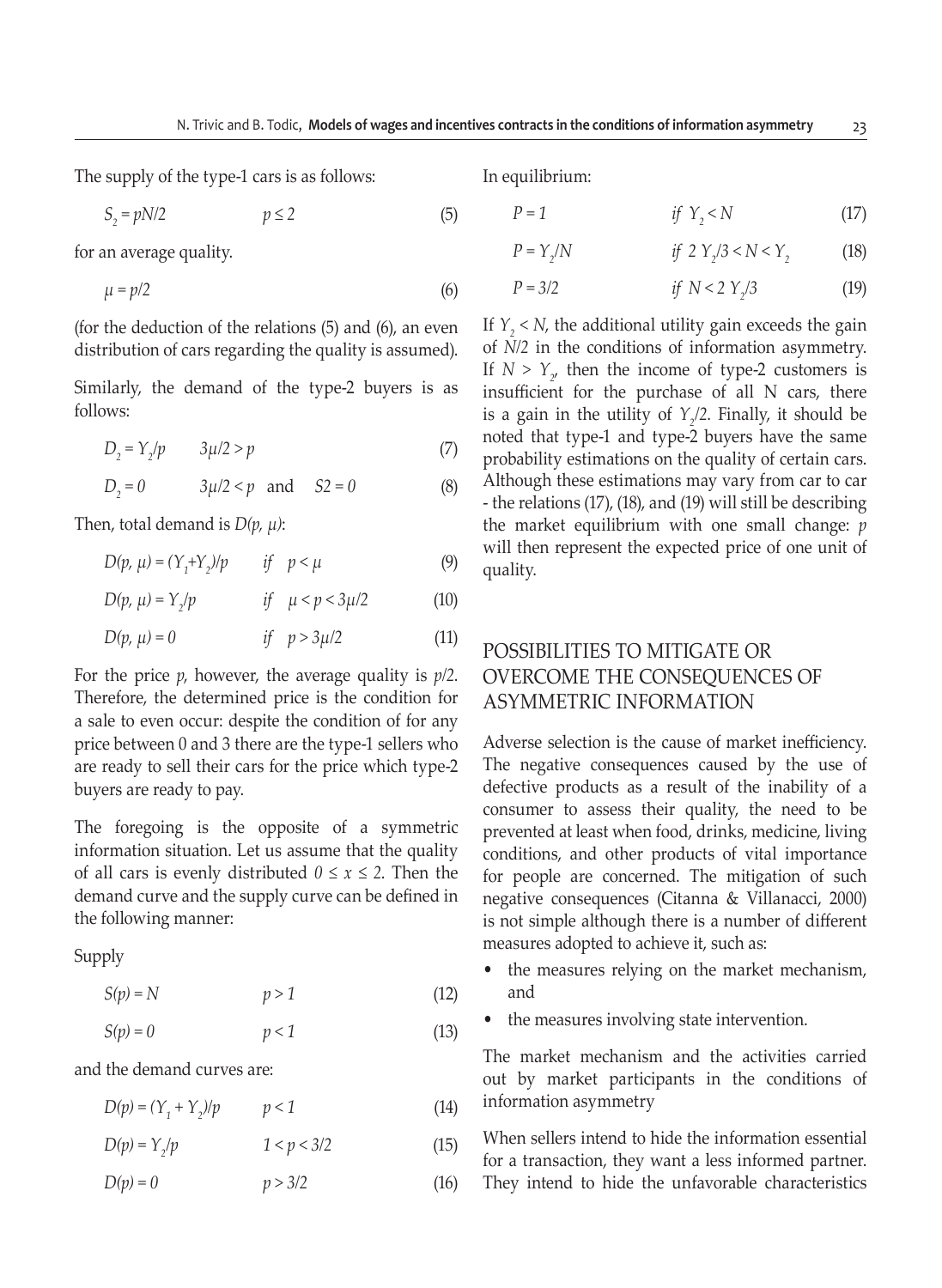of their product. If they succeed in that endeavor, the product of a better quality is driven out of the market. However, the sellers of the product of a better quality are interested in raising or balancing the information of all participants. Thus a better-informed party often shows a considerable initiative on markets with asymmetric information. When it is in their interest to increase the information awareness of potential partners, they make the missing information available to them. The initiative of the informed party can be very strong (Samuelson, 1984). Also, buyers ready to pay more for a better quality want to obtain information about the quality of the product. There is a number of different market approaches whose application makes it possible to try to reduce the problems arising due to asymmetrically distributed information.

The producer of a high-quality product and the producer of a low-quality product have different attitudes towards the information they have about their own products. The party knowledgeable of the unknown to the other party will gladly provide the information to a potential partner only if that party itself also achieves a utility for itself by providing that piece of information. The producer of a highquality product may try to maintain and strengthen its position on the market by giving certain signs (signals) based on which a potential buyer could be convinced of the quality of the product (Spence, 1974). Such signals cannot be sent by the producer of a lowquality product. The signal helps to differentiate a high-quality product from a low-quality product. Hence, the better-informed party may contribute to the balancing of the information level by using signals, because it is in its interest. Said signals are sent by the better-informed party when it is in its interest. Thus, the producer of a high-quality product distinguishes himself from the producers hiding their weaknesses. The high-quality product is sold for a higher price to the customer who is willing to pay more for higher quality. Then the seller of a low-quality product may only count on the customers to whom the products of higher quality became unavailable. The signal is only sent by the producer of a high-quality product, and the signal must be such that the producer of a lowquality product is unable to also send it (Jovanović, 1982).

The less-informed party may try to obtain the information the better-informed party has. This is done via screening. Screening is the process opposite to signaling. A special type of screening is labor market screening (Spence, 1974), the analysis of which goes beyond the scope of this paper (Spence & Zeckhauser, 1971). It is an attempt of the less-informed party to "extract" a piece of information from the better-informed party or to lead the better-informed party to the behavior that will indirectly reveal the information that was hidden (certain types of tests, etc.). If it obtains the missing information, the lessinformed party will adjust its previous intentions - to cancel the purchase or achieve a lower price. In this, it may encounter significant difficulties since the party having the interest of hiding certain facts will not easily renounce its superior position. The most common examples of signaling and screening are the following ones:

- warranty,
- prestige and reputation,
- standardization, and
- informed and non-informed customers.

*Warranty*: By providing warranty, it is possible to gain customer trust. It is the apparent signal of the product quality (within the warranty period, possible deficiencies and defects are eliminated by the seller; sometimes, product return is accepted if the buyer is not satisfied). The producer of a low-quality product is not in the position to offer such sales conditions. Providing warranty is thus a powerful signal. The longer the warranty period, the greater the customer belief that the product is of a high quality.

*Prestige and reputation:* Repeat purchases (the buyer gains the experience of the quality of that product) allow the producer of a high-quality product to gain reputation and prestige. Such a producer must not exhibit the behavior typical of moral hazard. The product brand and the name of the producer become important. The buyer simplifies the purchase by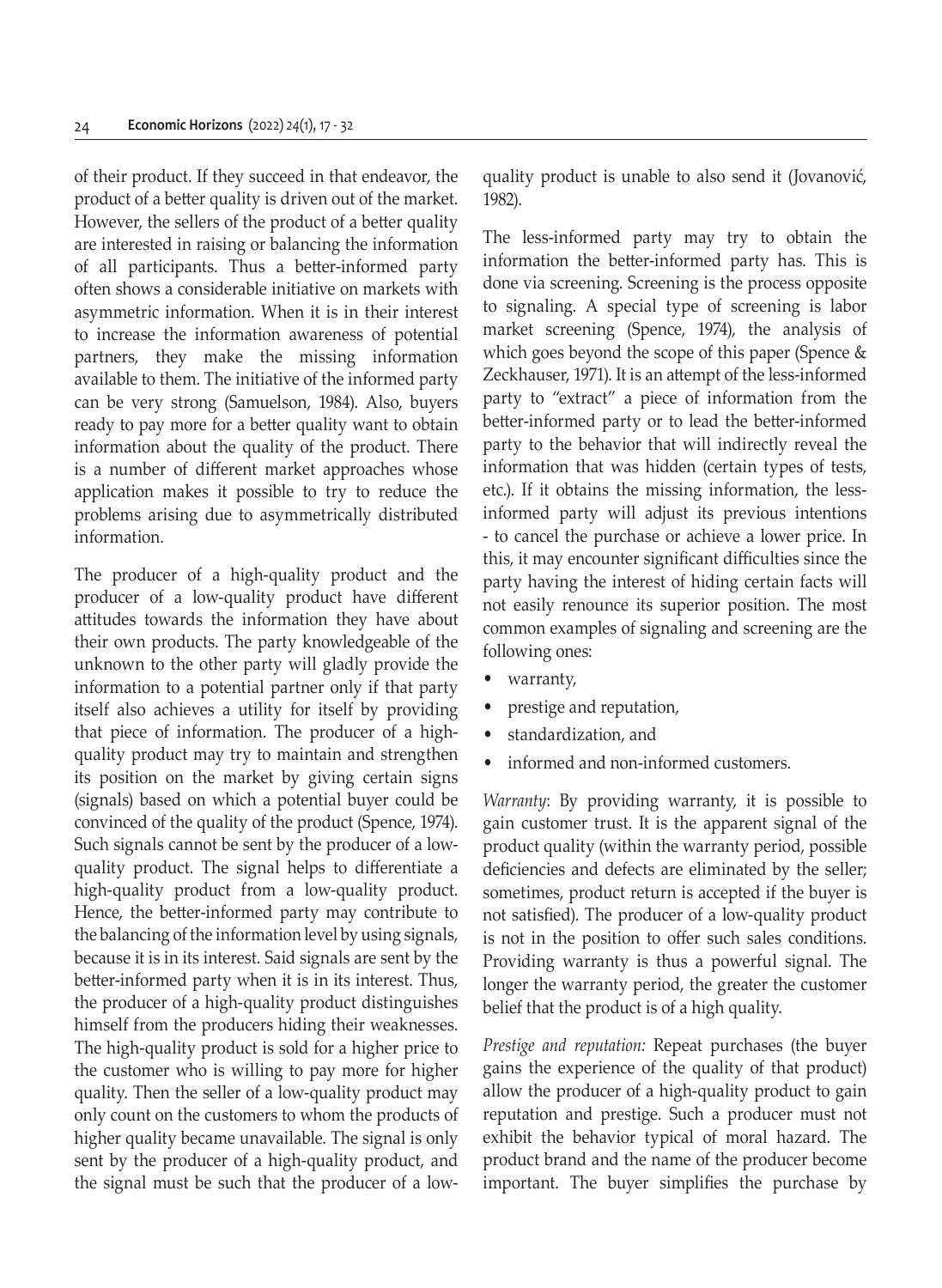basing it on the trust in the product brand and the producer.

A reputation acquisition effort is aimed at differentiating that producer from the competitors whose offer is of a low quality. Then the impact of adverse selection is eliminated. When differentiation is achieved, the producer of a high-quality product may compensate for the costs of maintaining the quality at a high level by increasing prices. A lack of information is compensated for by the trust in the brand and the producer, and buying and selling are mutually beneficial. Reputation is a powerful tool in solving problems of asymmetric information and the impact of adverse selection. Once reputation has been gained, the producer must maintain its prestige. Anything that would damage the prestige must be quickly eliminated, even if this implies unplanned costs (Eckard, 1988).

*Standardization*: Sometimes buyers do not have the opportunity to gain their own experience, because there is no possibility of making repeat purchases. Then they can be assured of a high quality only with product standardization - standard food and lodgings for the people who frequently travel. For example, a network of restaurants in different places, and the food is prepared in the same manner and retains the same quality (for example, the McDonald's restaurant chain). The buyer is informed about the quality in advance, which simplifies the choice, compliance with the standards in these cases being of utmost importance.

*Informed and non-informed customers*: Not all customers are non-informed. Informed customers significantly contribute to the information awareness of other customers. Their choice and behavior may sufficiently serve to mitigate the consequences of adverse selection. "Expert consumers" have a special role in informing other customers. They convey information in a convenient manner to consumers and provide a useful piece of advice (on cars, stereo devices, computers, phones, etc.) via TV shows or special publications, magazines, and so on. Thus, they protect the interest of less-informed consumers and contribute to an increase in the quality of a product. Furthermore, certain types of services demand a high level of expertise and skill (lawyers, doctors in private practice, dentists, service providers, instructors, coaches, etc.). They find new clients among those to whom they were recommended by their friends, cousins, and/or neighbors.

The unfavorable consequences of moral hazard are difficult to completely eliminate. Moral hazard will be present as long as the hidden action benefits a party in the given economic relation. If a sufficiently good market response was always present, the lessinformed party could protect its own interests. However, there is the question of whether the market mechanism itself can resolve the market failures that occur due to an asymmetric distribution of information. The insufficient efficiency and powerlessness of the market may also cause socially unacceptable problems. This points to the necessity of state intervention, where the state takes on the role of the protector of the insufficiently informed.

# **The role of the state in the conditions of information asymmetry**

On the markets with a noticeable information asymmetric distribution, state intervention may improve the condition to a certain level and prevent large failures and socially harmful consequences (Stiglitz, 2000). In this, the key assumption is that the state must also be well-informed.

In the areas of utmost social importance (citizen healthcare, food products, the production and turnover of medicines, etc.), the state necessarily appears playing the role of the protector of the lessinformed party. The less-informed party is incapable of improving the level of its information awareness, and in the case of the absence of state intervention, the less-informed party suffers significant damage and other negative consequences may also occur (Trivić, 2009a). The market is inefficient and does not perform the expected role, and the interest of the less-informed party must be protected in order to avoid negative consequences. For example, the use of medicines cannot be left to the action of the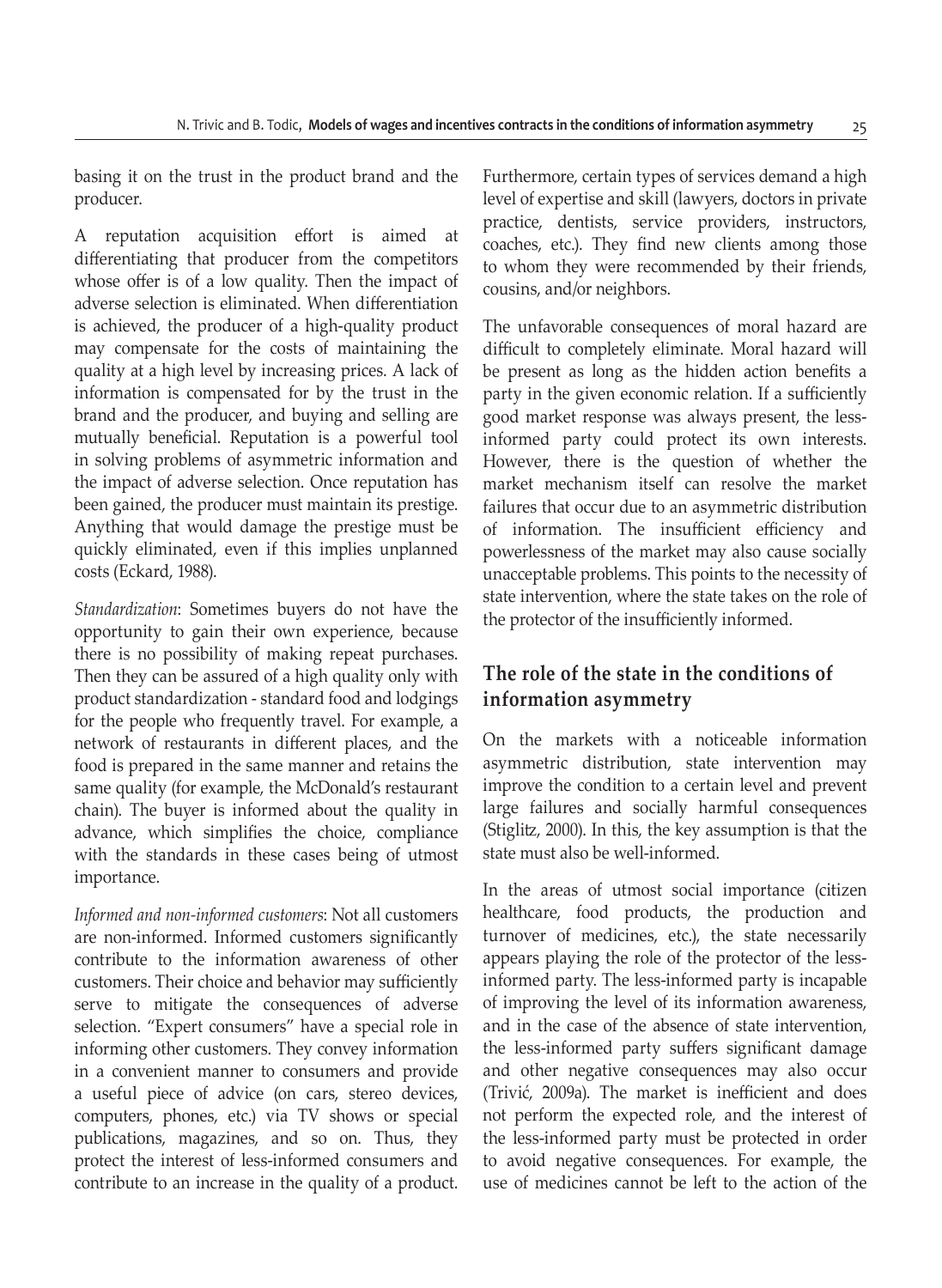free market. The population's vital interest may be endangered by the hidden actions taken by certain participants in the production and distribution of medicines. Therefore, powerful measures for preventing, revealing, and punishing such a behavior are necessary to be introduced. One of the manners how this is to be achieved implies the control of the quality of production and trade. The control of the conditions under which certain products are created contributes to the protection of the general interest. The obligation regarding obtaining work permits (licenses, certificates, or diplomas), which can only be obtained when certain conditions are met, is imposed on producers. If this type of the protection of the public interest is weakened, society is exposed to a risk, and some mistakes may endanger human lives.

Beside this, the unfavorable consequences of asymmetric information can be mitigated by influencing information flows themselves. It is possible to set the requirements regarding the content of messages sent to customers. Regulations may prescribe the mandatory content of the information that a producer must make available to its customers, as well as the manner of conveying the information (from the chemical ingredients of a product to the minimum size of the letters on the packaging). The state has to regulate this area by applying law, so that the less-informed party does not suffer damage due to a lack of information (especially when a product of vital importance - food, water, medicines, etc. are concerned).

### ASYMMETRIC INFORMATION ON THE LABOR MARKET

Asymmetric information is a characteristic of the labor market as well (Trivić, 2009b). Jobseekers know more about their own abilities than employers. The abilities, knowledge and skills that a worker has when concluding an employment contract are his hidden characteristic. Some characteristics of the worker can easily be identified by the employer: such as the worker's gender, age, origin, level of education, and previous work experience. In addition, the worker's behavior may involve a hidden action. A typical example of a hidden action occurs in the workeremployer relationship. It is sometimes difficult for the employer to monitor the level of workers' commitment in the workplace. In some occupations and in some jobs, it is difficult to ensure the constant monitoring of the extent of the worker's commitment to performing work tasks. If control and supervision are simultaneously weak, the worker may almost stop performing work tasks and dedicate him-/herself to some other activity during the working hours (Siemens & Kosfeld, 2014).

On the labor market as well, the main consequences of asymmetric information are manifested in the form of the phenomena of adverse selection, moral hazard and the principal-agent problem.

Adverse selection on the labor market is a consequence of workers' hidden characteristics. The other party (i.e. the employer) does not have timely information about the existence of a worker's hidden characteristic (insufficient expertise, the worker's incompetence), and may be exposed to harmful consequences due to that fact (Kahn, 2013).

Suppose that the worker population consists of the two relatively homogeneous groups of workers: group A - low-productive workers and group B - highly productive workers. When concluding a contract, the employer does not know which group the worker belongs to. However, the employment of the workers from either the group A or the group B results in a different marginal product of labor MPL and a different marginal revenue MR. Thus, if group A worker is employed, he/she will generate a marginal revenue of 10,000 currency units per year; otherwise, if a worker belongs to the group B, a marginal revenue will be 20,000 currency units. Since the employer cannot predetermine which group the worker belongs to, he/she calculates with a marginal revenue of 15,000 currency units. Then workers from the group A earn more (15,000 instead of 10,000), and workers from the group B earn less (15,000 instead of 20,000), i.e. the negative consequences of asymmetric information are to the detriment of the workers whose abilities are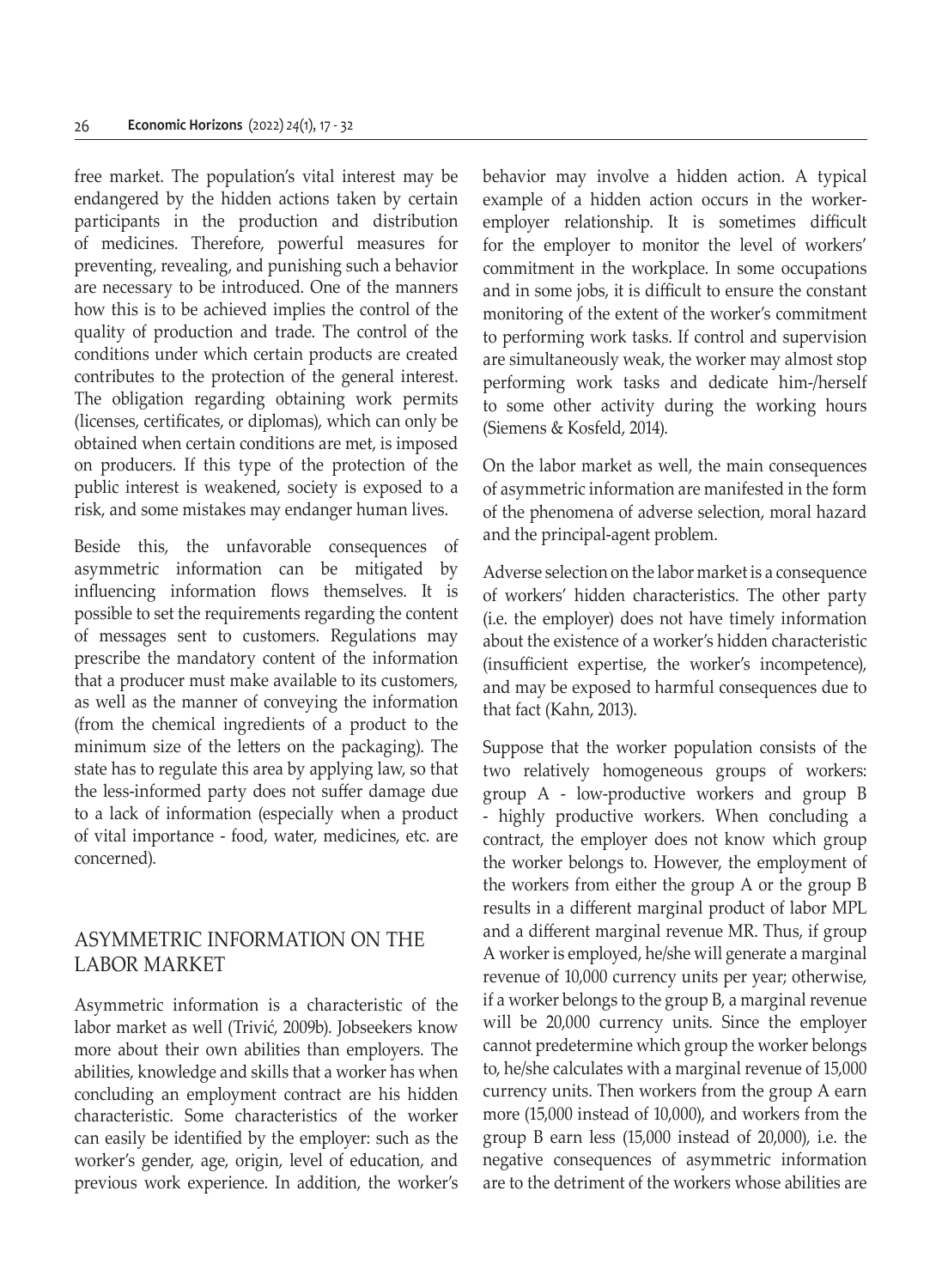greater, and the allocation of workers then deviates from the optimal.

Moral hazard on the labor market manifests itself when a hidden action of the better-informed party in the economic relationship is taken (the worker consciously and intentionally slacks). The employer cannot notice the action in time, so he/she is exposed to economic damage. Slack in the workplace has always brought the executor of work orders a reduction in the psychophysical effort. For the employer, this means a breach of work discipline and reduced performance. In practice, they try to avoid or at least reduce these damages in various ways (Altonji & Pierret, 2001), primarily by the control and application of different payment methods.

The principal-agent problem on the labor market is a phenomenon accompanying the worker-employer relationship. The worker may take a hidden action in various ways, which reduces the level of the commitment compared to the expected one. The worker-employer relationship is burdened by this opposing interest. The employer is often unable to control the worker's level of commitment in the workplace (Saibal & Debabrata, 2015). By a mutually defined contract (agreement), it is possible to envisage the various measures by which the effort made by the worker is rewarded, whereas slackness is punished. These are attempts to boost the worker's motivation to increase his/her personal productivity and discourage slackness. Their application reduces the need for constant supervision and reduces the costs that control and supervision entail (Altonji & Pierret, 2001).

The previous analysis showed that all the consequences of asymmetric information were present on the labor market, as well as on other markets, yet with certain specifics. This has confirmed the hypothesis H1.

# **Measures to reduce asymmetric information on the labor market**

If an employee invests a smaller effort than usual for the job he/she is performing, lower productivity will negatively affect the business result. The supervision, control, and punishment of such a behavior usually implicate additional costs. Therefore, such a behavior may partially be prevented by applying different methods of wage payment to employees. Different payment methods have different effects on workers' commitment (Bowlus, 1995).

If the worker is paid by the time he/she spends at work, slacking allows him/her a smaller effort and fatigue at work, while not affecting his/her earnings at the same time. Since the wage he/she receives does not depend on the results of the work they have done, they are motivated to invest a smaller effort. When applying this payment method, employers usually try to find a satisfactory way to control the execution of work tasks.

The per-piece payrate means the payment in favor of the worker according to a measurable indicator (according to the number of the units produced, for example). Greater commitment brings higher earnings. Such a payment method is often an effective measure to keep work intensity at a satisfactory level and contribute to a reduction in some costs (such as the costs of supervision, scrap, etc.), and more capable workers earn higher wages. Payment per piece, however, is not always applicable; there are many jobs whose result is not easy to measure, and when more workers work on a team, the result of the work done is shared.

Paying workers by time and per piece are the traditional payment methods the importance of which has not diminished in modern business. Practice and various experiences, however, have developed a number of the payment forms and methods that affect the worker's motivation and diminish his/her interest in slacking in the workplace.

# **The mathematical model of the labor market with asymmetric information**

The worker-employer relationship is also an example of the principal-agent problem (Spence & Zeckhauser, 1971). The worker is hired by the principal (the employer) to perform certain work. Only the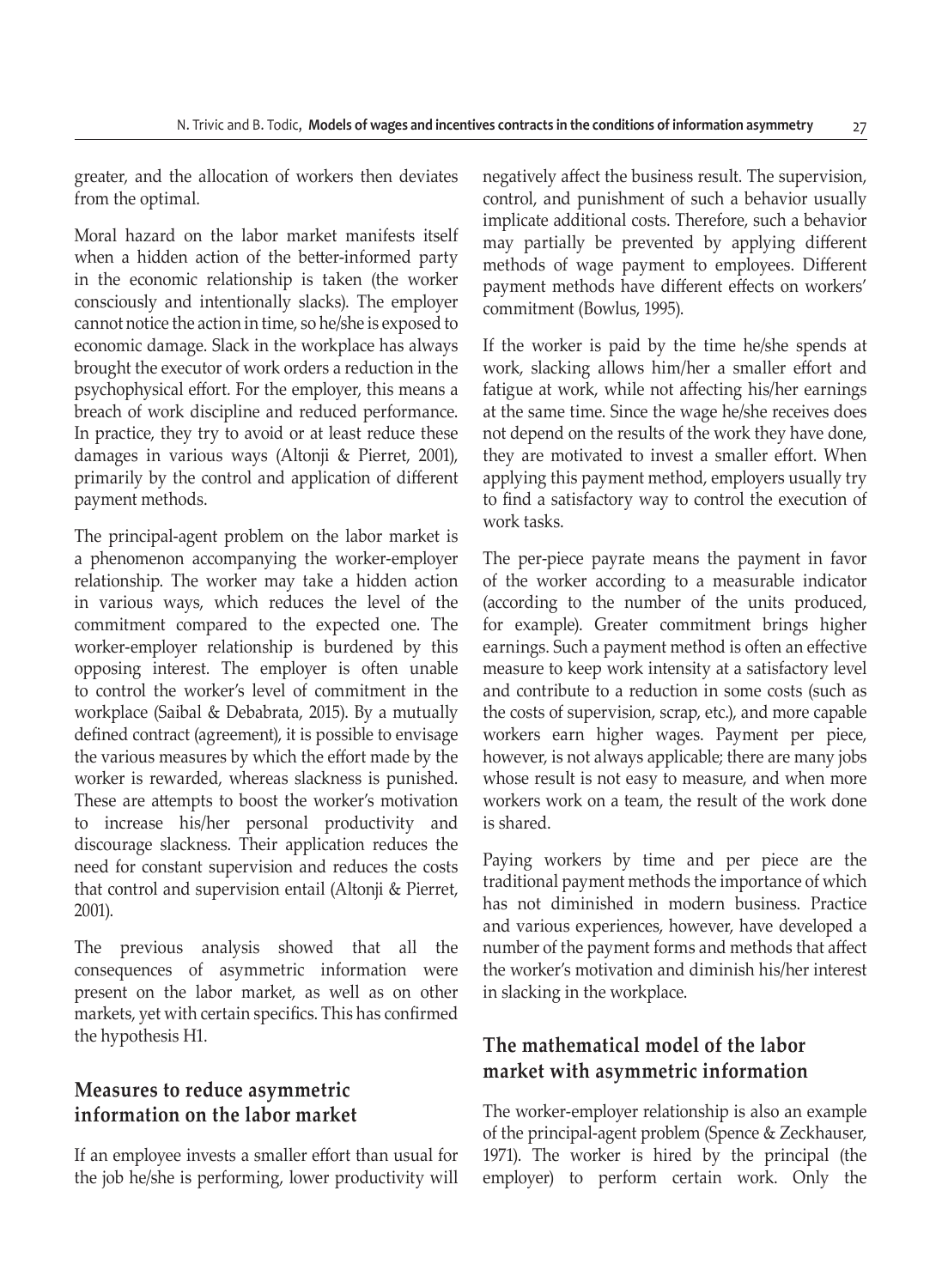worker is he/she who is aware of the effort he/she invests (asymmetric information), and the worker's invested effort influences the principal's earning. The principal's problem is how to make a contract containing the incentive that will lead the worker to make such an effort that will maximize the principal's earning.

Allow us to assume that e is the worker's (agent's) effort (Bowlus, 1995). The principal's earning is  $y = f(e)$ . The contract that contains the incentives is the function *s(y)*, which defines the worker's earnings when the principal's earning is *y*.

The principal's profit then equals as follows:

$$
\Pi_p = y - s(y) = f(e) - s(f(e))
$$
 (20)

Let  $\tilde{u}$  be the worker's (reservation) utility when not working. In order to secure that the worker will participate, the contract must offer the worker a utility of at least *ũ* (i.e. greater than ũ). The cost of work for the worker in the utility equations when the investing effort level of e is equal to *c(e)*. Hence, the principal's problem is to choose such e, so that:

$$
\max \Pi_p = f(e) - s(f(e)) \tag{21}
$$

with the limitation  $s(f(e)) - c(e) \geq \tilde{u}$  (the participation constraint).

In order to maximize the profit, the principal draws up a contract that will provide the worker with at least his/her reservation utility.

The replacement of *s(f(e))* leads to:

$$
\max \Pi_p = f(e) - c(e) - \tilde{u} \tag{22}
$$

The principal's profit is maximized when:

$$
f'(e) = c'(e) \tag{23}
$$

$$
f'(e) = c'(e) \rightarrow e = e^*
$$
\n(24)

The contract that maximizes the principal's profit insists on the worker's effort level *e\**, which equates the worker's marginal cost of the effort with the principal's marginal profit from the worker's effort. How can the principal make the worker choose  $e = e^*$ ? Actually,  $e = e^*$  must be preferred by the worker. That is, the contract  $s(y)$  must satisfy the compatibility of the incentives constraint:

$$
s(f(e^*)) - c(e^*) \ge s(f(e)) - c(e) \tag{25}
$$

Below are some examples of the contracts containing the incentives (Zavadskas, Turskis & Antucheviciene, 2019):

*Rent*: Then the principal keeps the lump sum *R* for him-/herself, and the worker appropriates the entire profit above *R*, ie:

$$
s(f(e)) = f(e) - R.
$$
 (26)

Does such a contract maximize the principal's profit?

For the given contract, the following is valid: *s(f(e)) = f(e) - R.*

Then the worker's earning is:

$$
s(f(e)) - c(e) = f(e) - R - c(e)
$$
 (27)

and in order to maximize it, the worker should choose the effort level for which:

$$
f'(e) = c'(e) \quad e = e^*.\tag{28}
$$

What should the principal's rent *R* be? The principal should extract as high a rent as possible, whereas the worker accepts the job, so R should meet the condition:

$$
s(f(e^*)) - c(e^*) - R = \tilde{u},\tag{29}
$$

$$
R = s(f(e^*)) - c(e^*) - \tilde{u}.
$$
\n(30)

*Wages*: such a contract envisages the payment of a worker in accordance with the following formula:

$$
s(e) = we + K \tag{31}
$$

where  $w$  is the wage proportionate to the quantity of the invested effort; *K* is the lump sum payment. Then,  $w = f'(e^*)$ , while *K* makes the worker directly indifferent between participating on the job or not participating at all.

*Take it or leave it.* If he chooses that  $e = e^*$ , the lump sum amount *L* will be paid, and if he chooses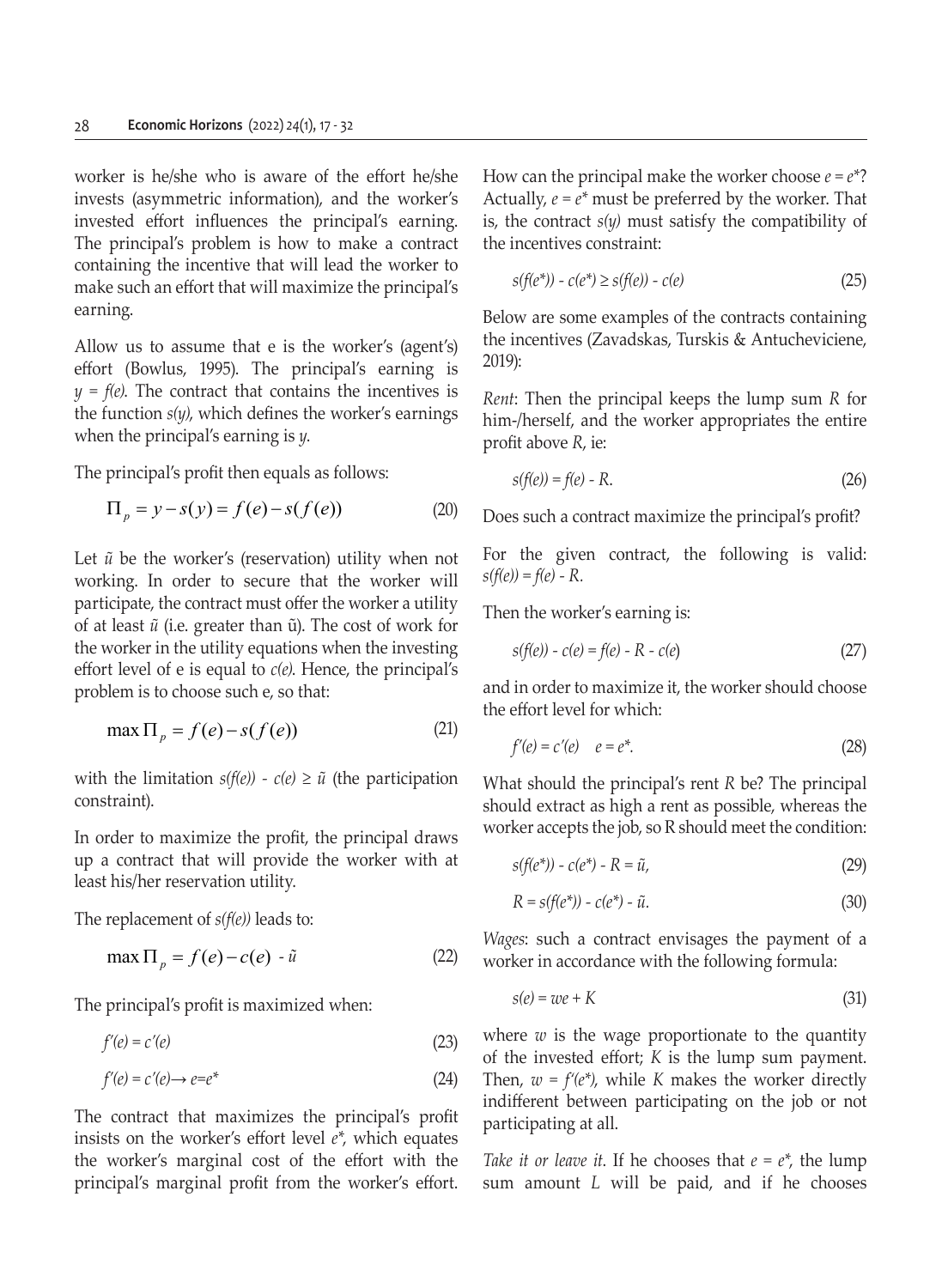$e \neq e^*$ , he will be paid a zero. The utility of the worker when choosing  $e \neq e^*$  is  $c(e)$ , so he will choose  $e = e^*$ . It is assumed that *L* is chosen so that the worker is indifferent towards either accepting or rejecting the job.

The mutual characteristic of all efficient contracts containing incentives is that they make all the residual rights to the profit attributed to the worker, i.e. each part of the remaining profit must fully be attributed to the worker.

However, starting from the assumption that the employer (principal) motivates the employee (agent) with a certain fee to perform a task, in the end the employer only knows the actions taken by the employee, not how he/she would act in the event of being differently rewarded. If the employer had such a piece of information, he would be able to offer him/her the wage that would be suitable for his/her efficiency level and the problem would so be solved. Thus, efficient market equilibrium would be achieved. The employer, however, tends to define as low as possible, although yet a sufficient reward that would incite the employee to efficiently work. This further complicates the given problem since the employer does not know the worker's utility function. Several approaches may be comprehended for solving the given problem (Contreras-Reyes & Arellano-Valle, 2018).

Allow us to assume that the employee may choose one of the actions from the available set of actions *A*, where this set is made of the strategies  $a_{\alpha}$ ,  $a_1$  and  $a_2$  $(A = \{a_{0}, a_{1}, a_{2}\})$ . The action  $a_{0}$  signifies that the employee does not perform the given work; action  $a<sub>1</sub>$  signifies that the employee performs his work, but does not conscientiously do the job, while action  $a_2$  signifies that the employee works conscientiously. Allow us to assume that each action bears a certain cost of work for the employee,  $w_i = w(a_i)$ ,  $i = 0, 1, 2$ , where  $w_0 = 0$ . This cost may be described as the sacrifice the employee has made in order to perform the given job.

Take  $r_i = r(a_i)$ , *I* = 0, *1*, *2*, as the function that represents the employee's wage (reward) for the work performed, and which is defined by the employer depending on

whether and how much the employee does work. Therefore:  $r_0 = r(a_0) = 0$ .

Utility for the employee  $V(t, a_{i}, r_{i})$  depends on how much aversion he/she has to the action required of him/her to take (*t*), the employee's strategy applied in performing the work  $(a<sub>i</sub>)$  and the wage  $(r<sub>i</sub>)$ , i.e. the compensation he/she receives for the work he/ she does. Aversion to execution is expressed by the function of t, which represents the employee's effort and is known to the employee, but not to the employer. Assuming that the employee is rational and that he/she will always choose the action by which he/ she maximizes his/her own utility, the utility for the employee can be expressed as follows:

$$
V(t, a_{i'} r_i) = v(t, a_{i'} + r(a_{i}) = r(a_{i'}) - tw(a_{i'})
$$
\n(32)

for  $i = 0,1,2$ , where  $v(t, a_{0}) = 0$ , for each *t*. Namely,  $v(t, a_{i})$ is the employee's cost for the effort *t* and the strategy ai, ie. *c(e)*. Finally, the utility for the employee is the difference between the employee's wage  $r(a_i)$  as the utility, and the cost of work for the employee, which is represented by *tw(ai )*.

Utility for the principal depends on the wage, i.e. the reward that he/she must pay to the employee, as well as on how important the action that the employee needs to perform is to him. Therefore, the utility function for the employer can be expressed as follows:

$$
U(a_{i'} r_{i}) = u(a_{i}) - r(a_{i'}) \text{ za } i = 0, 1, 2
$$
\n(33)

where  $U(a_i, r_i)$  represents the profit the employer makes depending on the action chosen by the employee, where  $u(a_o) = 0$ . A profit  $U(a_i)$  represents the difference between the employer's earning  $u(a_i)$  or  $f(e)$ and the wages paid out to the employee  $r(a_i)$  or  $s(f(e))$ . That is, the obtained relation 33 is in accordance with the relation 20.

The presented mathematical model for calculating the worker's (agent's) wages and the principal's profits shows that, based on the simple functional relations in the calculation of the worker's wages, it is possible to reduce the negative effects of the principal-agent problem on the labor market, which proves the hypothesis H2.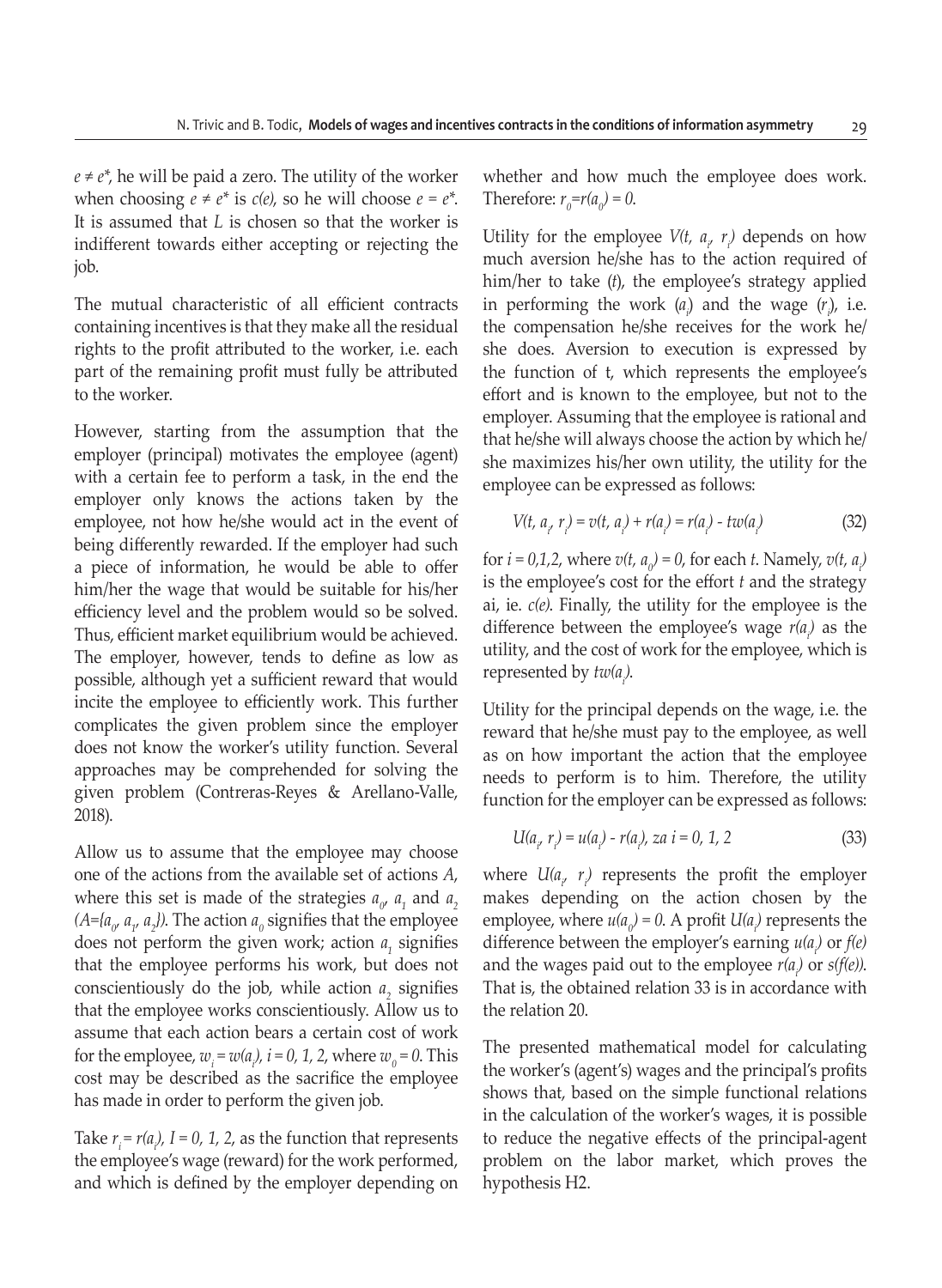#### **CONCLUSION**

Asymmetric information theory is one of the most powerful analytic approaches in contemporary economic science. Asymmetric information of the participants in economic transactions leads to market inefficiency. The number of the beneficial trades performed is smaller than the number which would be performed if buyers and sellers were equally informed about the quality of a product, the product durability, and so on. There are numerous examples of asymmetric information markets. It is precisely this fact that may serve as the basis of the thesis that (to a greater or lesser extent) information asymmetry is the characteristic of almost all markets. If such a thesis is accepted, this further means that the consequences of asymmetric information are ubiquitous. Moreover, this means that the results of the way the market works must be corrected by certain market mechanisms and the activities of the market participants themselves, and even state intervention (implying the protection of the less-informed party by introducing certain state measures) is required on some markets. Sometimes, however, the influence of asymmetric information is such that not even state intervention can successfully resolve the entirety of the problem.

The theoretical part of the analysis carried out in this paper has shown that information asymmetry is present on the labor market with all the effects that are characteristic of information asymmetry in general, which has confirmed the hypothesis H1. It was identified that the key problem of the labor market was the principal-agent problem, which represented a new research goal and task - the possibility of the mathematical formalization of the method of calculating wages in the conditions of information asymmetry. The possibility of mathematical modeling is a specific challenge in the analysis of markets with asymmetric information. The paper presents the models of both the used car market and the labor market with asymmetric information of the participants. The specifics of the labor market have resulted in an alternatively defined method of calculating workers' wages in order to mitigate or overcome the principal-agent problem. Some models of the functional connection between employee engagement and the employer's objective function are presented in the paper. The possibility of their formulation and application confirms the defined hypothesis H2. The results of the analysis showed that their application significantly mitigated the principal-agent problem on the labor market, which is the most important contribution made by this paper.

The key limitation of a research study of this type is the limited possibility of its empirical quantification and verification. Research in markets with asymmetric information is a challenge for future theoretical and empirical research in general, and for individual specific markets as well. A particularly important area of future research is the markets in which asymmetric information may endanger participants' health.

#### REFERENCES

- Adeyele, J. S., Ogungbenle, G. M., & Isimoya, O. A. (2019). Asymmetric information and health risk behaviour in national health insurance scheme in Jos Metropolis, Nigeria. *Economic Horizons*, *21*(2), 143-156. doi:10.5937/ ekonhor1902145A
- Altonji, J. G., & Pierret, C. R. (2001). Employer learning and statistical discrimination. *Quarterly Journal of Economics*, *116*(1), 313-350. doi.org/10.1162/003355301556329
- Auster, S., & Gottardi, P. (2019). Competing mechanisms in markets for lemons**.** *Theoretical Economics*, *14*(3), 927-970. doi. org/10.3982/TE2921
- Akerlof, G. A. (1970). The market for "lemons": Quality uncertainty and the market Mechanism. *Quarterly Journal of Economics*, *84*(3), 488-500. doi.org/10.2307/1879431
- Bowlus, A. (1995). Matching workers and jobs: Cyclical fluctuations in match quality. *Journal of Labor Economics*, *13*(2), 335-350. doi.org/10.1086/298377
- Citanna, A. & Villanacci, A. (2000). Competitive equilibrium with moral hazard in economies with multiple commodities. *Journal of Mathematical Economics*, *38*(1-2), 117- 147, doi:10.1016/S0304-4068(02)00070-8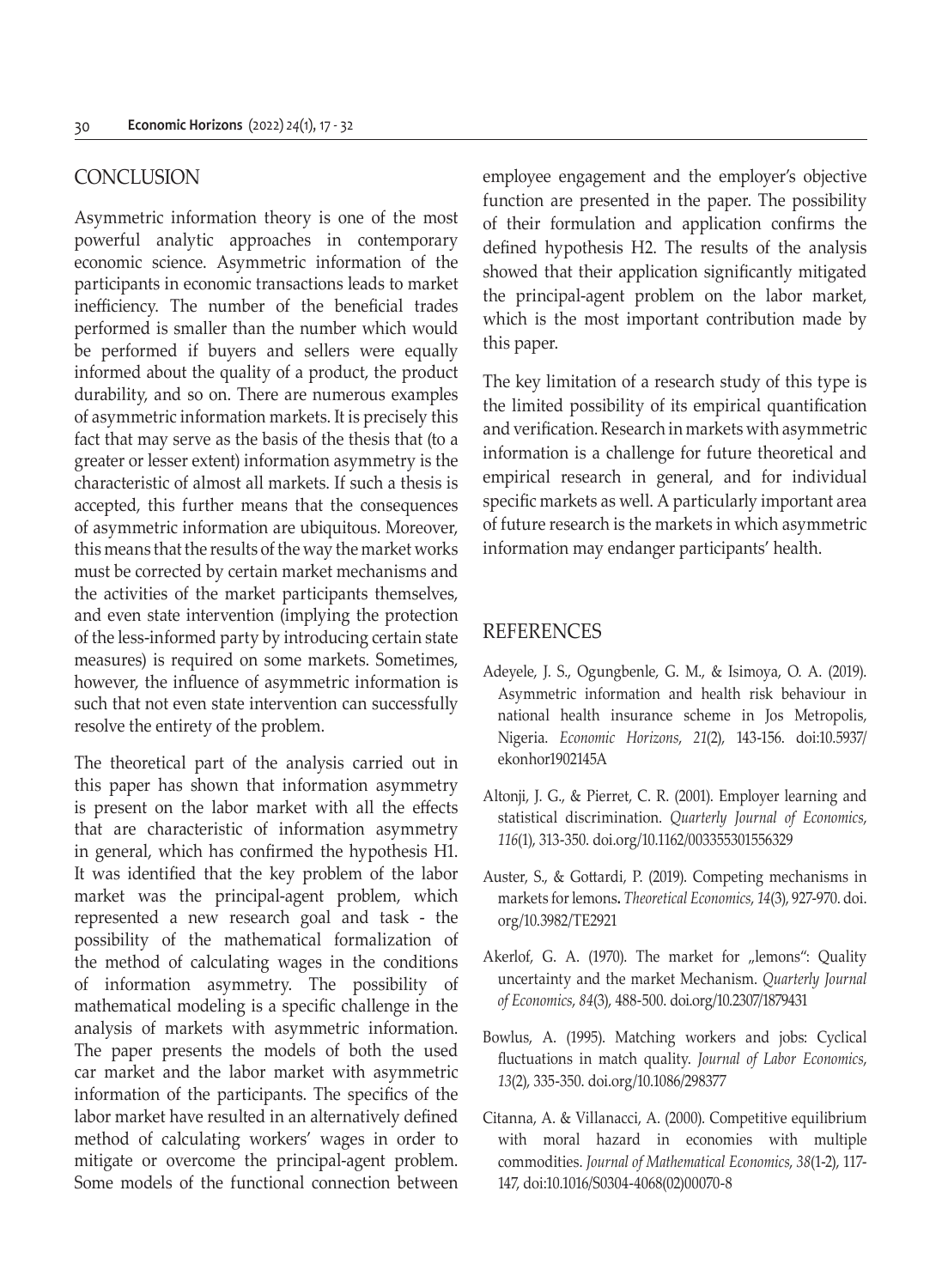- Contreras-Reyes, E. J., & Arellano-Valle, B. R. (2018)*. Asymmetric Distributions and Information Theory: Information Measures for Symmetric and Asymmetric Distributions, with Applications*. LAP Lambert Academic Publishing.
- Dembe, A. E., & Boden, L. I. (2000). Moral hazard: A question of morality? New solutions. *A Journal of Environmental and Occupational Health Policy*, *10*(3), 257-279. doi: 10.2190/1GU8- EQN8-02J6-2RXK
- Eckard, W. E. (1988). Advertising, concentration changes, and consumer welfare. *Review of Economics and Statistics*, 70(2), 340-343. doi.org/10.2307/1928320
- Jovanovic, B. (1982). Favorable selection with asymmetric information. *The Quarterly Journal of Economics*, *97*(3), 535- 539. doi.org/10.2307/1885876
- Kahn, L. B. (2013). Asymmetric information between employers. *American Economic Journal: Applied Economics*, *5*(4), 165-205. doi:10.1257/app.5.4.165
- Pouyet, J., Salanie, B., & Salanie, F. (2008). On competitive equilibria with asymmetric information. *Journal of Theoretical Economics*, *8*(1), 1-16. doi:10.2202/1935-1704.1385
- Rothschild, M., & Stiglitz, J. (1976). Equilibrium in competitive insurance markets: An essay on the economics of imperfect information. *The Quarterly Journal of Economics*, *90*(4), 629- 649. doi.org/10.2307/1885326
- Saibal, K., & Debabrata, D. (2015). Asymmetric information in the labor market. In K. Saibal, & D. Debabrata (Eds.). *Industrial and Labor Economics - Issues in Developing and Transition Countries* (pp. 39-86). Springer, India. doi:10.1007/978-81-322-2017-6\_3
- Samuelson, W. (1984). Bargaining under asymmetric information. *Econometrica*, *52*(4), 995-1006. doi. org/10.2307/1911195
- Siemens, F. A., & Kosfeld, M. (2014). Team production in competitive labor markets with adverse selection. *European Economic Review*, *68*(C), 181-198. doi:10.1016/j. euroecorev.2014.03.003
- Spence, M. (1974). Job market signaling. *The Quarterly Journal of Economics*, *87*(3), 355-374. doi:10.2307/1882010
- Spence, M., & Zeckhauser, R. (1971). Insurance, information and individual action. *American Economic Review*, *61*(2), 380- 387.
- Stiglitz, J. (2000). The contributions of the economics of information to the twentieth century economics. *The Quarterly Journal of Economics*, *115*(4), 1441-1478. doi. org/10.1162/003355300555015
- Trivić, N. (2009a). Model of market with asymmetric information. In L. Fang (Ed.). *CORS-INFORMS Joint International Meeting of the Canadian Operational Research Society and Institute for Operations Research and Management Sciences* (p. 102). Toronto, CA: Ryerson University.
- Trivić, N. (2009b). Asimetrična informisanost Ekonomski i/ili etički problem. *Anali Ekonomskog fakulteta u Subotici*, *45*(22), 111-121.
- Zavadskas, E. K., Turskis, Z., & Antucheviciene, J. (2019). Solution models based on symmetric and asymmetric information. In E. K. Zavadskas, & Z. Turskis (Eds.). *Solution Models Based on Symmetric and Asymmetric Information* (p.p. 1-10). doi.org/10.3390/books978-3-03921-007-7